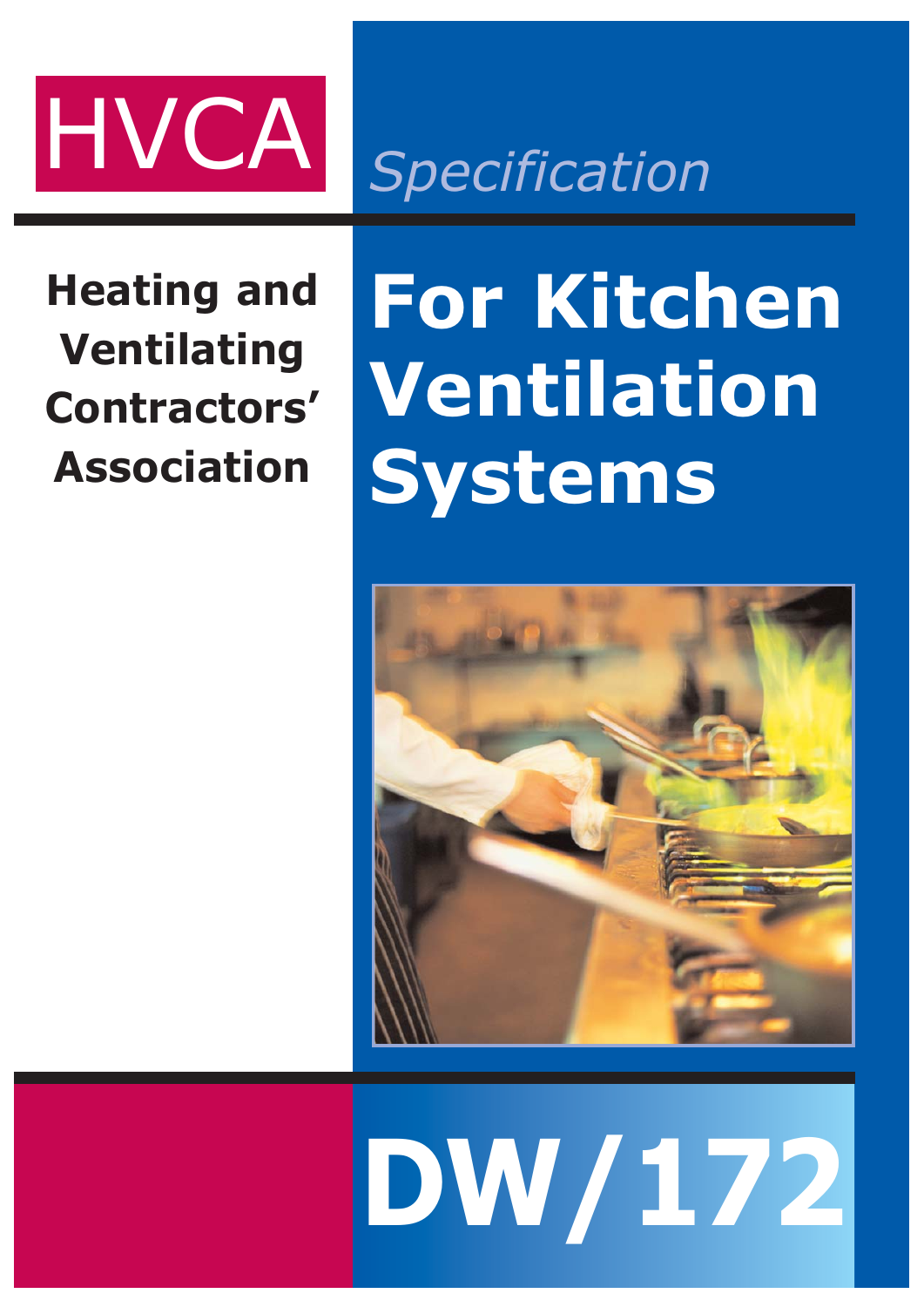

# for Kitchen Ventilation **Systems**

# ACKNOWLEDGEMENTS

The HVCA records its appreciation and thanks to the many people and organisations who gave advice and information during the preparation of this specification, in particular to those members of the drafting panel who contributed their time, experience and knowledge.

## DW/172 DRAFTING PANEL

Keith Waldron (Chairman)

Phil Gibson

Barry Pollard

Peter Rogers

Nigel Atkinson

Trevor Carter

Steve Garnham

Graeme Craig (Secretary)

ISBN 0-903783-29-0

First Edition 1999

2005 HVCA

# **Heating and Ventilating Contractors' Association**

Esca House 34 Palace Court London W2 4JG Tel: 020 7313 4900 Fax: 020 7727 9268 e-mail: contact@hvca.org.uk website: www hvca.org.uk

# DW/172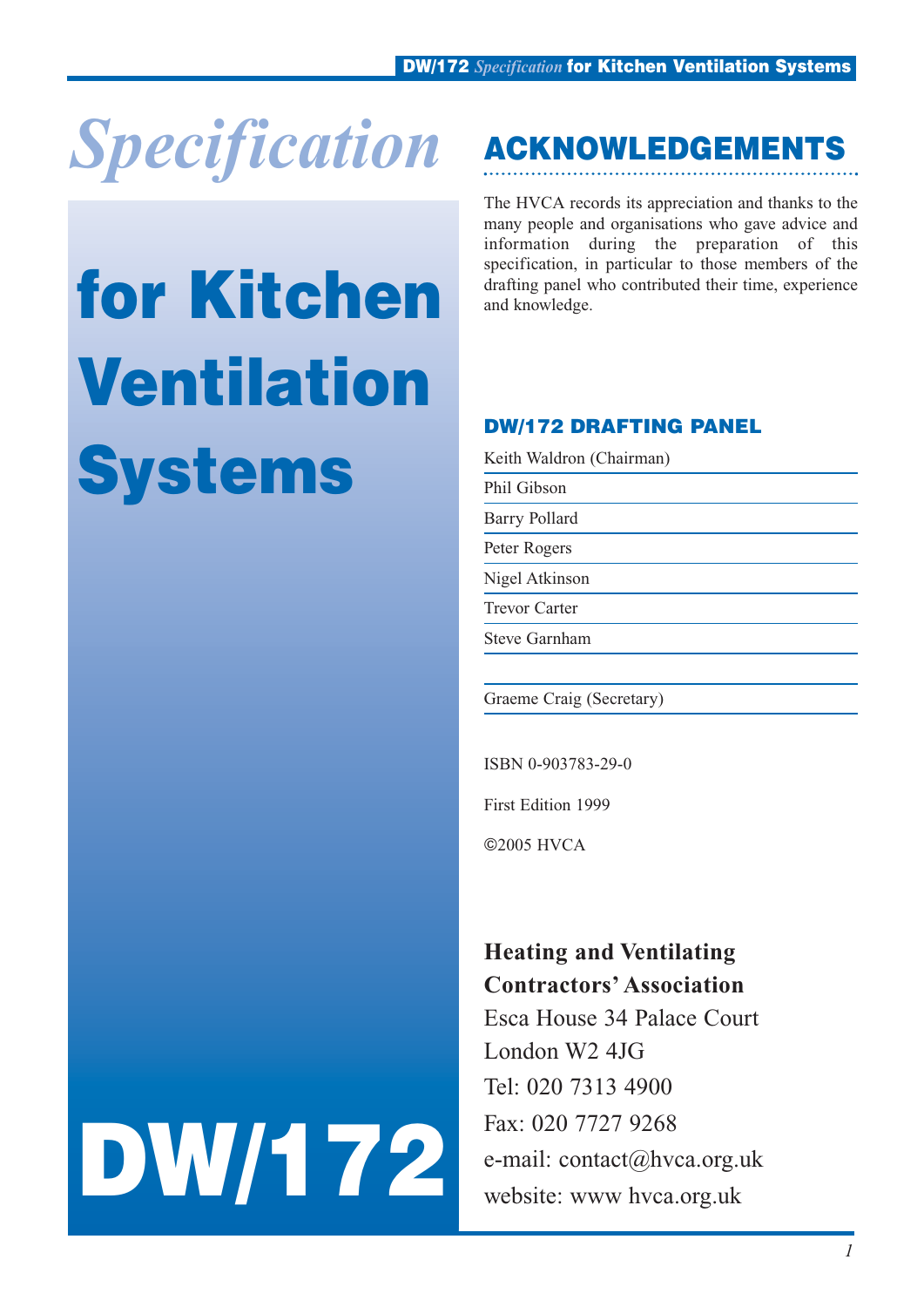# FOREWORD



# $Barry$  *Pollard* **Chairman, Ductwork Group Heating and Ventilating Contractors' Association**

Systems (DW/171) has sold an impressive 2,300 copies. More important has become widely acknowledged as *the* standard for kitchen ventilation *Systems* (DW/171) has sold an impressive 2,300 copies. More importantly, it has become widely acknowledged as *the* standard for kitchen ventilation design throughout in the UK.

Like any other standard, however, it must be revised and updated from time to time, in the light of new thinking, new procedures and new developments.

This review process has now been completed by the HVCA Ductwork Group. The result is this new publication– designated DW/172 and re-badged as a *specification* rather than simply a *standard*, in recognition of the authoritative status it has achieved within the kitchen ventilation sector.

Among the many amendments and clarifications contained in the new document, three are worthy of particular note.

Firstly, the previous publication made reference to the feasibility of establishing a test procedure for grease filters. Since then, the Loss Prevention Council has published – and the Association of British Insurers has endorsed – LPS1263, which sets out the procedures, including the testing and grading of grease filters, required to reduce the risk of fire in commercial kitchens.

Secondly, the section on appliances and their coefficients has been significantly expanded, and now includes advice on the requirement for an interlock between the ventilation system and the gas supply.

And, finally, for the purpose of this specification, stainless steel is the only suitable material for the fabrication of canopies, and mesh filters can only be used as a secondary method of grease extraction. For ventilated ceilings, however, some manufacturers incorporate anodized aluminium into the supporting frame. This form of construction should be agreed with the client or specifier.

All other sections have been revised and updated in the hope and expectation that the HVCA's *Specification for Kitchen Ventilation Systems* (DW/172) will be widely used by all sectors of the catering industry.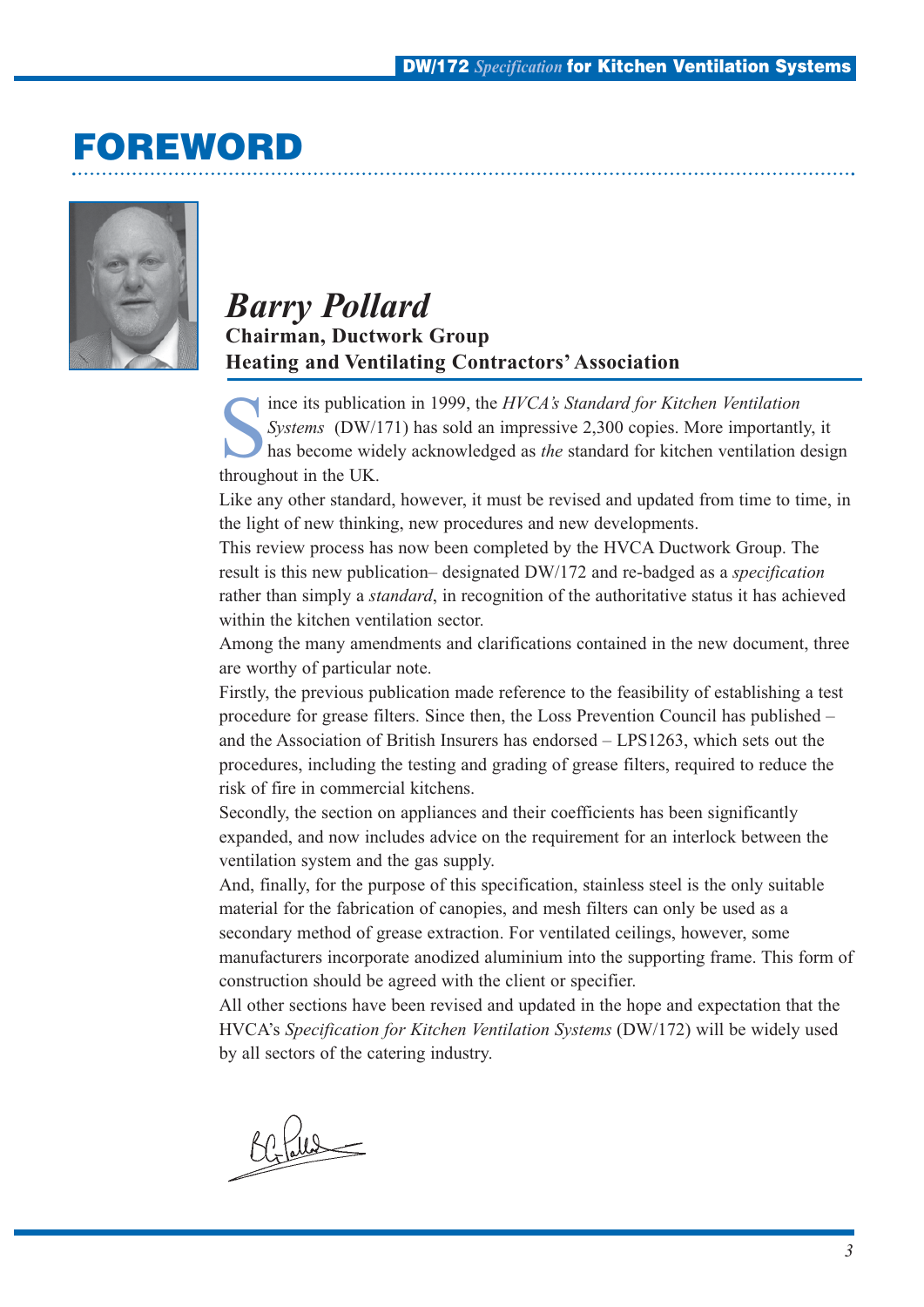# CONTENTS Page 22 Page 22 Page 22 Page 22 Page 22 Page 22 Page 22 Page 22 Page 22 Page 22 Page 22 Page 22 Page 22 Page 22 Page 22 Page 22 Page 22 Page 22 Page 22 Page 22 Page 22 Page 22 Page 22 Page 22 Page 22 Page 22 Page

| w | u, |
|---|----|

|                   | <b>Acknowledgements</b>                           |                      |
|-------------------|---------------------------------------------------|----------------------|
|                   | <b>Drafting Panel</b>                             | $\boldsymbol{l}$     |
|                   | <b>Foreword</b>                                   | $\boldsymbol{\beta}$ |
|                   | <b>Specifications and Contents</b>                | 5                    |
| <b>Section 1</b>  | <b>Introduction.</b>                              | $\overline{7}$       |
| <b>Section 2</b>  | <b>Considerations prior to design</b>             | 8                    |
| <b>Section 3</b>  | <b>Design Criteria</b>                            | 9                    |
| <b>Section 4</b>  | <b>Canopy Dimensions</b>                          | 11                   |
| <b>Section 5</b>  | <b>Extract Flow Rates</b>                         | 12                   |
| <b>Section 6</b>  | <b>Make-up Air</b>                                | 17                   |
| <b>Section 7</b>  | <b>Types of Canopy</b>                            | 20                   |
| <b>Section 8</b>  | <b>Ventilated Ceilings</b>                        |                      |
| <b>Section 9</b>  | <b>Spigot Connections</b>                         | 26                   |
| <b>Section 10</b> | <b>Materials</b>                                  | 27                   |
| <b>Section 11</b> | <b>Construction</b>                               | 28                   |
| <b>Section 12</b> | <b>Polishing</b>                                  | 29                   |
| <b>Section 13</b> | <b>Grease Filtration</b>                          | 29                   |
| <b>Section 14</b> | <b>Canopy Lighting</b>                            |                      |
| <b>Section 15</b> | <b>Ductwork</b>                                   | 35                   |
| <b>Section 16</b> | <b>Installation</b>                               | 38                   |
| <b>Section 17</b> | <b>Fans</b>                                       | 39                   |
| <b>Section 18</b> | <b>Attenuation</b>                                | 42                   |
| <b>Section 19</b> | <b>Dampers</b>                                    | 42                   |
| <b>Section 20</b> | <b>Fire Suppression</b>                           | 43                   |
| <b>Section 21</b> | <b>Service Distribution Units</b>                 | 46                   |
| <b>Section 22</b> | <b>Odour Control</b>                              | 47                   |
| <b>Section 23</b> | <b>Heat Recovery</b>                              | 49                   |
| <b>Section 24</b> | <b>Testing and Commissioning</b>                  | 50                   |
| <b>Section 25</b> | <b>Cleaning and Maintenance</b>                   | 51                   |
|                   | <b>Appendix A Filter Classifications</b>          | 53                   |
|                   | <b>Appendix B Conversion Factors</b>              | 54                   |
|                   | <b>Appendix C IP Ratings</b>                      | 55                   |
|                   | <b>Appendix D Fire and Smoke Extract Ductwork</b> | 56                   |
|                   | <b>Appendix E Air Conditioned Kitchens</b>        | 58                   |
|                   | <b>Appendix F Bibliography</b>                    | 60                   |